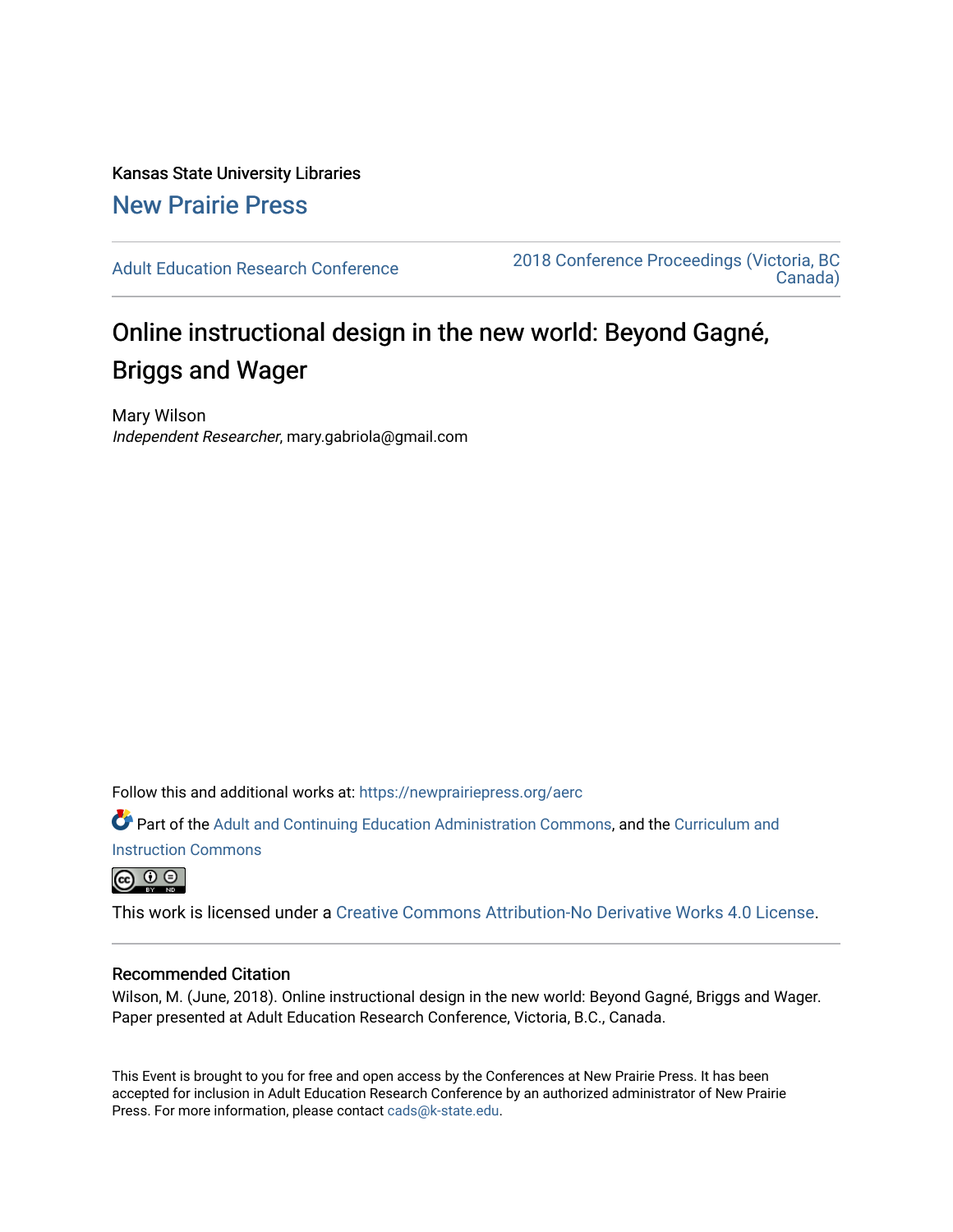#### **Adult Education Research Conference 2018, University of Victoria, Canada, June 7-10**

## **Online instructional design in the new world: Beyond Gagné, Briggs and Wager**

# Mary Wilson Independent Scholar, Gabriola Island

**Abstract:** MOOCs, Open Access, Badges... all these new technologies and ideas should provide a golden age for adult education online. Instead, profoundly traditional models of instructional design impose restrictions.

Much of the strength of the tradition of adult education is its focus on freedom. Worker education, immigrant education, literacy education… these and many more examples reflect the connection between education and the development of individual autonomy and power. Knowles identified the adult learner as distinctly different from the child, motivated by personal goals that adult education could meet. Freire expanded and challenged traditional views, pushing adult education into the area of community empowerment.

Knowles and Freire wrote before the development of the online world. Now, many of the educational opportunities available to adult learners happen online. Particularly in this time of freely-available Massive Open Online Courses (MOOCS) and other technologies, it should be a golden age for adult learning. Yet it seems that the basic principles of adult education are not often encountered or obvious in this golden age. Instead, the role of instructional design is more central.

The traditions of adult education typically had little to do with instructional design. Instructional design has usually been ignored and sometimes denigrated in the world of adult education, seen as something most appropriate to "training," (itself defined as a lesser-than version of "education") and strongly linked to outmoded behaviorist approaches to teaching. The expansion of the world of online learning, though, makes instructional design impossible to ignore. For good, practical reasons, online courses follow a "design before delivery" model – that is, they are planned, and the content produced, before the first participant opens the virtual classroom door. This means that for better or worse, instructional design is central to what is presented.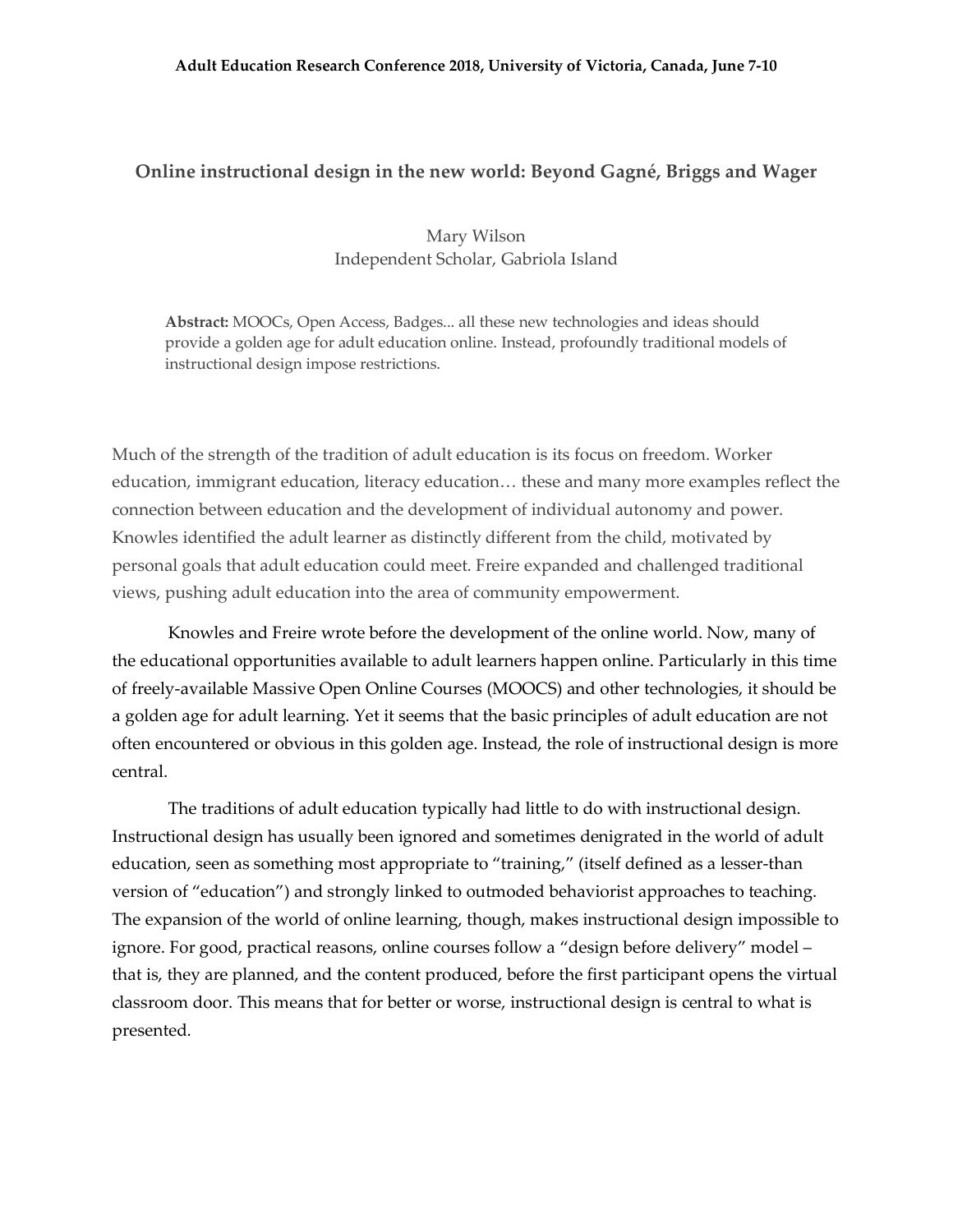What are the implications of this for adult education in the online world? The literature of adult education has much to offer the world of online instructional development, and adult educators need to more fully engage with their colleagues in this world.

#### **The tradition of freedom in adult education**

Malcolm Knowles and his description of the characteristics of adult learners has been a touchstone for adult educators since his works were first published. His work has been extensively critiqued, but the central ideas still hold some appeal when we are thinking of adult learners. Knowles described us as practical, motivated to learn, self-directed and goal oriented. He valued the experience we bring to education, viewing life experience as something that opened the possibility of learning through discussion and other similar activities. He also noted that adult learners need to know why what they are learning is significant (Knowles 1980).

Knowles' focus is very much on the individual, and on how the educator can design learning opportunities for the individual in a way that makes success most likely. The focus is not particularly on the content of learning – rather, it is on the learners, their characteristics, and the impact those characteristics should have on the educational process.

Freire's work is oriented more towards process, and is rooted in his assumption that the purpose of education is to give people the tools they need to think critically about the oppression they face, and to collectively overcome it. His work is specifically focused on the idea of freedom – freedom from oppression, and freedom from the silence that is imposed by what he describes as the "banking" model of education. The conscientization process he describes relies on small groups, working together to first conceptualize their community and/or world, and then to critically analyze it. Individuals are assumed to bring their current understanding and a willingness to critique, but Freire does not discuss the role of previous experience as much as Knowles does – except to frame it as possibly negative (Freire, 1970).

Why do these writers matter in a discussion of online instructional design? They matter because their focus includes the experience of the individual learner, and suggests that education will enhance freedom –collectively for Freire and by implication in the work of Knowles, since he sees learners as motivated by, and able to freely choose and achieve, their own goals.

Is it possible for educators in the online realm, particularly but not only those involved in MOOCs, to incorporate this focus in a learning situation where design must always come before delivery?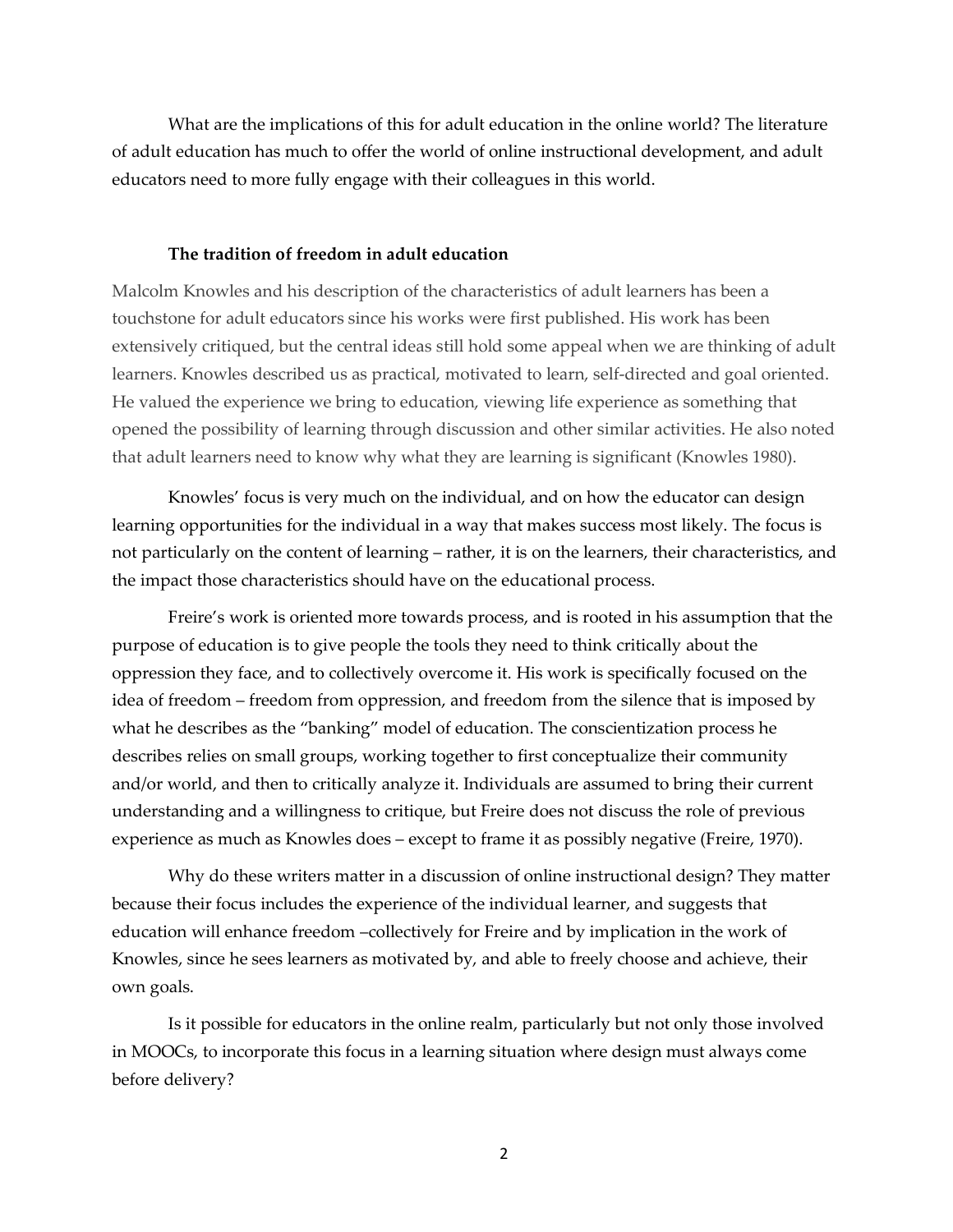#### **Instructional design and online learning – the basics**

There are many models of instructional design. Perhaps the best known is presented in the *Principles of Instructional Design* (Gagné, Briggs and Wager, 1992). Still a familiar textbook in instructional design classes, it lays out a calming and clear path through the development of instruction… from defining performance objectives to the development of the learning tasks, to designing instructional sequences and finally the evaluation of student performance.

The earliest versions of this approach were Gagné's alone. The work can be firmly placed in the behavourist paradigm. Gagné himself began work in development of instruction in the armed forces, where was a trainer during the second world war. The armed forces of every nation were full of people who needed to learn new skills quickly and reliably, and this systematic approach appealed.

Although Gagné's is perhaps the best known model for the systematic development of instruction, in the real world of instructional design, the much simpler ADDIE model is the more commonly used. The part that is commonly referenced is a five-step planning model whose steps can be used for all kinds of development projects:

- Analyze
- Design
- Develop
- Implement
- Evaluate

ADDIE's origin as a formally-named model for instructional design is a bit obscure, but it is generally agreed to be a higher-level version of a more detailed model for the systematic design of instruction developed for the U.S. armed forces in the 1970s (Molenda, 2003).

It is interesting to note that two of the most commonly-cited models for instructional design share these military roots. In both cases, there is an assumption that the content to be learned can be clearly identified, and a structure built to support the learning. The ADDIE model's analysis phase does typically include a needs assessment, so in that sense learners are consulted. However, the outcomes of instruction are thought to be both predictable and quantifiable.

The model of the development process for an online course, be it a MOOC or a more local offering, is always the model of a team project. An ideal team would include a subject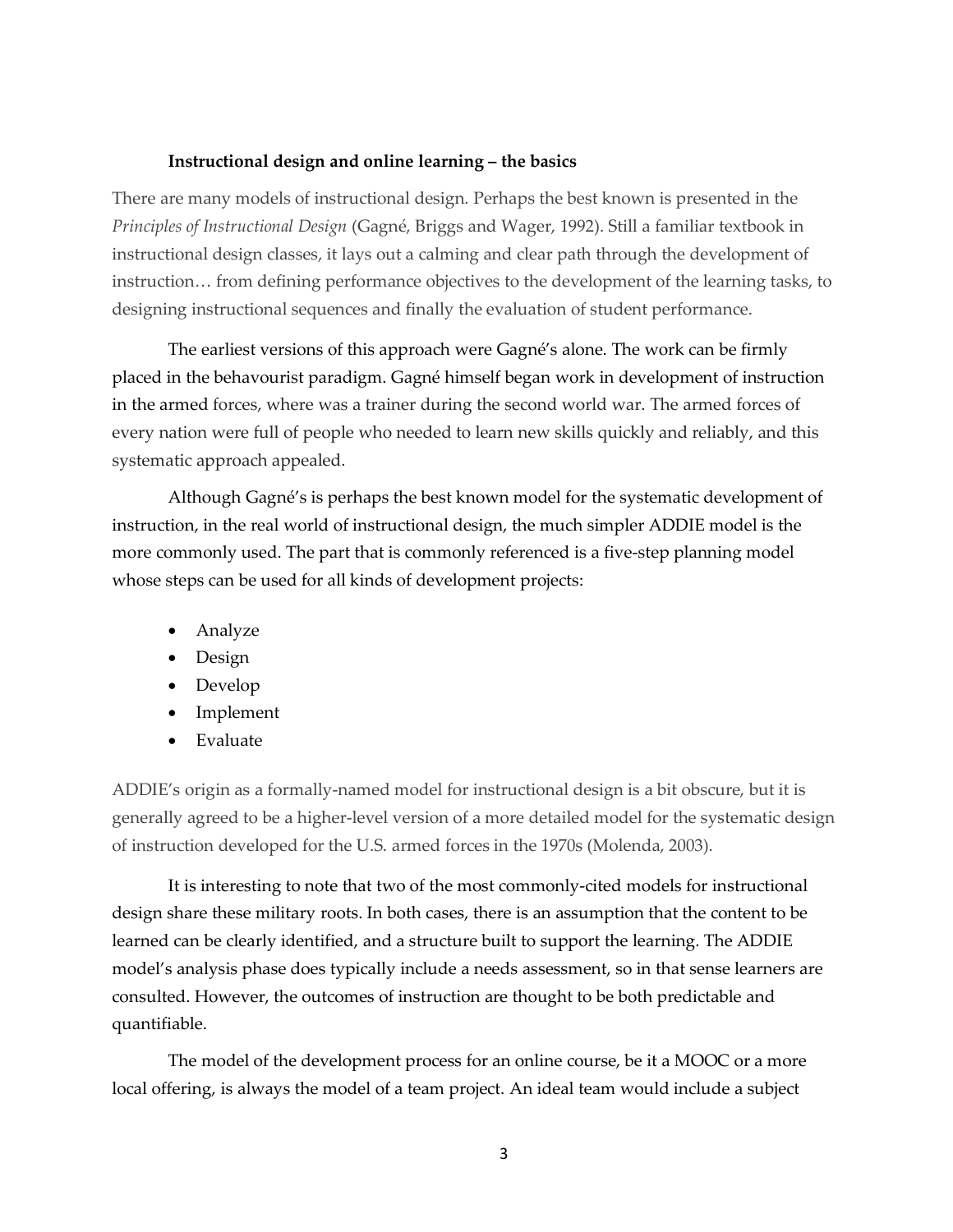matter expert or experts (the professor, in the case of a university course), an instructional designer, and various educational technologists. This seems reasonable, on the face of it. One expects professors to bring a deep knowledge of teaching in a subject area. Instructional designers would also seem to be experts in teaching and learning more generally, and perhaps have more experience of online learning than many professors. The presence of educational technologists would suggest that the subject matter experts and the instructional designer could focus on the teaching of content, leaving the technical details of course development to others. Of course, not all online courses are university courses. Adult learners may participant in professional development activities, general interest activities and a host of other options. But the model of development, wherever the location, will tend to be similar.

#### **What's wrong with this?**

Well, nothing, in some ways.

Designing an online course is a tremendous amount of work. Course participants, be they students seeking a credential, casual drop-ins in a MOOC or passionate knitters in a Craftsy course, have certain expectations. They expect content to be well-organized. They expect to be able to follow what they are supposed to be learning. They expect to be able to find everything they need, and get assistance if things are confusing. As Knowles noted, adult learners are goal-oriented, and they bring a lifetime of experience with them. They know what a course is supposed to be like, and they usually know what they want.

Hundreds of hours of work from multiple people will go into the design and development of an online course that meets these expectations. The focus for most of that time is on the content: making sure it is accurate, making sure the illustrations are clear and the examples are compelling, making sure the evaluation questions test the learning outcomes, making sure that everything functions just as it should for the learners.

The learners? They are the "piece" that is often overlooked in this design process.

This is nowhere more obvious than in the design of many MOOCs – the Massive Open Online Courses that were touted as revolutionary when they first appeared a little less than ten years ago. The idea did seem pretty different from standard distance and online education. Rather than university courses often requiring formal admission, always requiring registration and inevitably requiring hefty tuition payments, these university courses were free and delivered by some of the most prestigious universities. The design, particularly in the early MOOCs, followed a set pattern. Typically, there were recorded lectures delivered by full professors, links to resources, discussion forums and exams – usually multiple choice exams.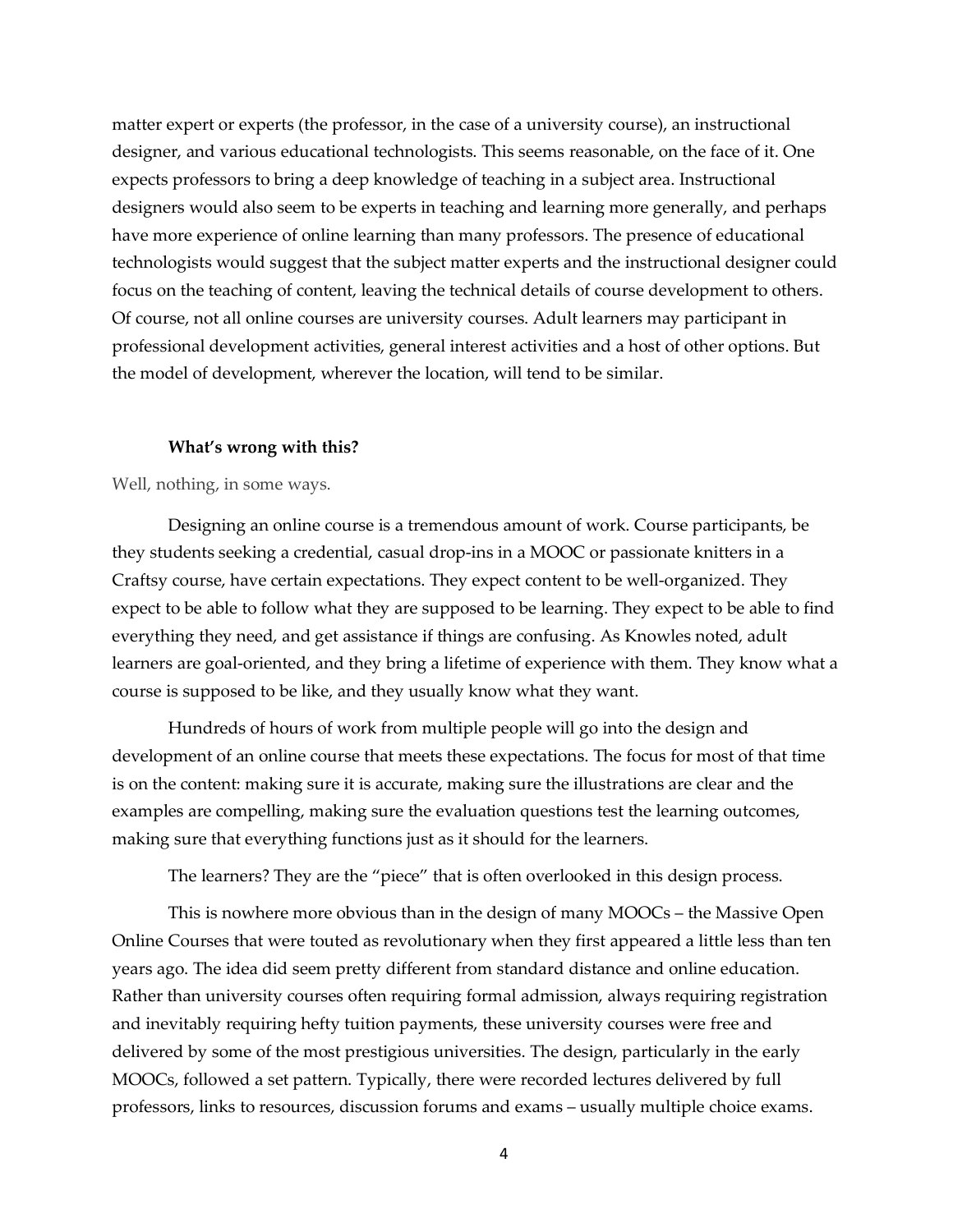More recently, peer-marked assignments have been added, along with certification processes that require payment for proof of completion.

For those of us who remember huge first-year courses in large lecture halls, the MOOC might not seem quite so innovative. The discussion forums in many MOOCs hold some of the same promise as the tutorial groups of the more traditional bricks and mortar campuses. The reality, though, is that thousands of people participating in a discussion forum really doesn't tend to make for much more meaningful interaction than did a small group of undergraduates who hadn't done the readings. Discussion questions often feel more like exam questions than the kind of divergent prompts that could inspire exploration of ideas. Multiple choice tests must be geared to specific content – content selected when the course is designed, not something that learners discover on their own or co-create. There are other critiques of MOOC design, too, and it has also been noted that while MOOCs would seem to increase accessibility to learning, the possibility of increased access to education for marginalized learners through MOOCs seems limited (See for example Stacy 2013; St Clair et al 2015).

#### **Freedom and possibility in MOOC design**

There are many challenges in the development of online courses that bring the same sense of freedom to adult learners that the idea of freely-available open courses would seem to suggest.

Some of these challenges are part of the design process. Design in advance mitigates against meaningful discussions with learners about their goals and intentions for the course, and makes it almost impossible to do a needs assessment with those who participate. This leads to an understandable twist towards "what do they need to know" (privileging content) and away from "what do they want to learn" (which would privilege learners). Since content can't be changed during a course, it can become easier to just not ask the question.

There can also be a kind of reluctance on the part of designers to surrender control. Many instructional designers have been trained using the principles of Gagné et al, and they are committed to the idea of systematic design of instruction for approved results. This is not a bad thing – you likely want your pilot to learn to fly in an organized, systematic way – but it is not necessarily the best way to open up divergent thought and creative approaches to potentially more flexible subject matter.

So how can the old-school principles of adult education enhance the 21st century delivery of readily-available online learning opportunities? There are some possibilities and options that can be incorporated into courses as they are designed.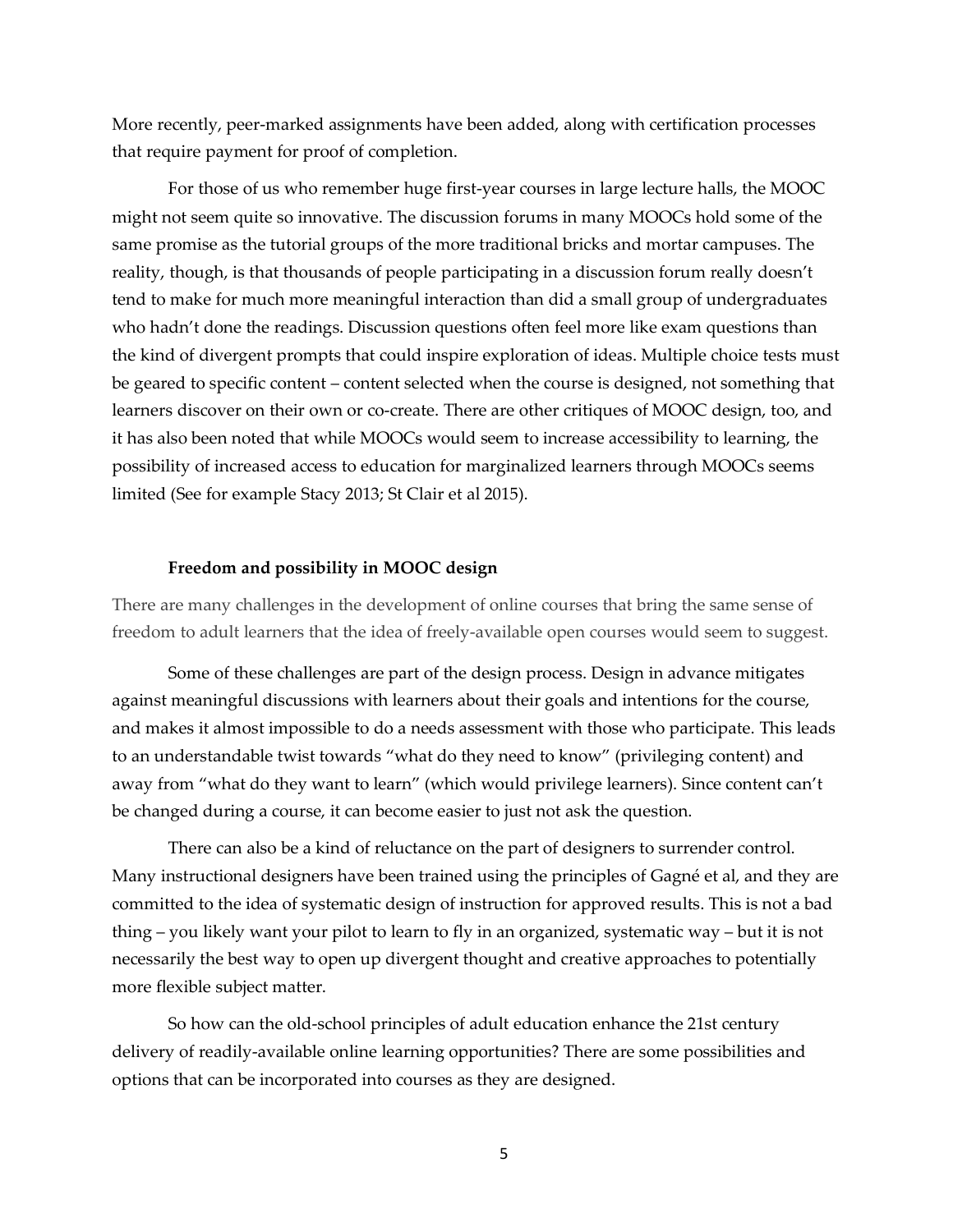Knowles would have us think first of the learner, of their motivation to learn and willingness to take responsibility for their learning.

- Course design could give learners options, not just for assignments, but for desired learning outcomes. A course could offer a range of options and encourage students to aim to achieve the ones that are most meaningful for them. Assignments could be tied to specific outcomes. ("Want to learn X? This assignment is designed to help you do that.")
- Courses could go further and provide a way for learners to build their own learning outcome(s). A collective discussion of possible outcomes might help them do that.
- As educators and course designers, we can encourage a focus on success that is attached to learning, rather than just course completion. (Many books are put down partially finished, yet we don't typically describe the book as a failed technology or worry overly about completion rates for it.) This can be challenging. MOOCs are moving away from the exciting early days of "look at all the people!" and towards a focus on credentialing and paid certification. As educators, let's let the administrators worry about that part and keep thinking about how to make real learning possible for whoever shows up.

Freire would have us remember the power of learners working together to critically examine their own situation.

- Find ways to open meaningful spaces for meaningful collaboration and discussion. Meaningful collaboration requires learners to know something of each other, or at least to have the opportunity to do so. Freire worked with individuals in community. The MOOC will never feel like a community the way a neighbourhood developed through years of shared experience does, but there can be design options that will help provide some simulation of this. For example, if learners are given options to pursue various learning outcomes, perhaps discussion forums could also be divided in this way. "Discussions for those who are working to learn X" might be more meaningful than general, wide-open calls to "discuss what you've learned this week."
- Provide support for learners in problem-posing and discussion-starting. Not everyone in a MOOC is a skilled academic writer, comfortable with crafting meaningful discussion questions that will engage others. In the earliest weeks, it will likely be helpful if some of those questions are provided as possibilities. It may also be possible to build in some learning-how-to-learn-style guidance, giving participants direction in crafting their own questions for discussion.